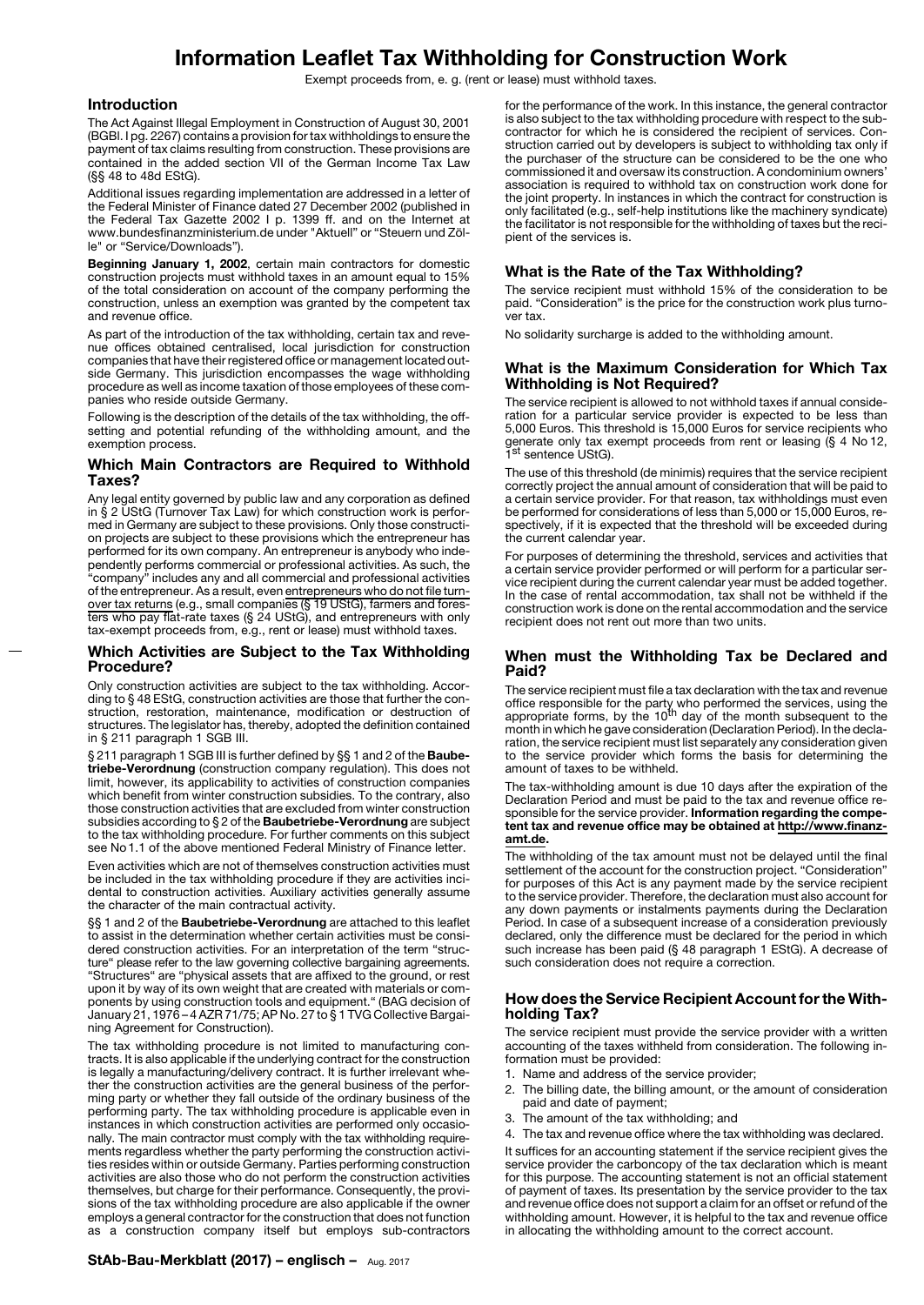### **To Which of the Service Provider's Tax Obligation will the Taxes Withheld be Credited?**

Up to the amount withheld and declared by the service recipient, the competent tax and revenue office will credit that amount to the tax obligation of the service provider as follows:

- 1. To income tax withheld and declared by the service provider according to § 41a paragraph 1 EStG (German Income Tax Code),
- 2. To required prepayments of income and corporate tax amounts of the service provider. A credit can only be granted for prepayment periods that fall within the assessment period in which the construction service was performed. In addition, a credit to prepayments must not result in a refund.
- 3. To income and corporate taxes due for the assessment period during which the construction services were rendered, and
- 4. To tax withholding amounts that the service provider himself was required to withhold according to the Tax Withholding Procedures.

The tax and revenue office can refuse credit if the amount declared was not paid or if a potential abuse of the process is suspected.

#### **Under Which Conditions is the Tax Withholding to be refunded to the Service Provider?**

The amounts of tax withheld which remain after crediting against wages tax, income tax or corporation tax and after the annual assessment for income tax or corporation tax of the year in which the construction work was done are refunded to the domestic service provider, unless they are to be credited under the provisions of § 226 AO.

Upon application, the tax and revenue office which is responsible under § 20a AO will refund the tax withheld to the service provider who has his domicile, management or seat outside of the territory subject to the law. Condition for such refund is that the service provider is not required to file a withholding tax declaration and that an assessment of income and corporate taxes will not occur, or that the service provider can substantiate that there will be no tax claims during the assessment period for which security is required. If a refund is requested because the consideration is exempt from taxation in Germany based on the Double Taxation Agreement, the service provider must prove that he resides outside Germany by providing a statement by the foreign tax and revenue office<br>that is responsible for him (§ 48d paragraph 1, 4<sup>th</sup> sentence EStG). The refund request must be made at the latest by the end of the second calendar year following the year in which the tax withholding was declared, using the official, required form. Should a Double Taxation Agreement provide for a longer period, that period shall be applicable.

#### **How may the Service Provider obtain an exemption from the Tax Withholding?**

The service recipient is exempt from withholding taxes, even if the consideration paid exceeds the 5,000 Euro or 15,000 Euro threshold, respectively, if the service provider, at the time of payment, presents a valid waiver.

Upon request by the service provider, the competent tax and revenue office shall issue an exemption using the officially required form if a domestic agent was designated (this does not apply to service providers who have their domicile, seat, management or normal place of residence in a Member State of the European Union) and payment of the tax claim to be secured is not endangered. The most important reasons for a denial<br>of an exemption, enumerated in § 48b paragraph 1, 2<sup>nd</sup> sentence EStG, are:

1. The service provider did not comply with the obligation of notification pursuant § 138 AO.

According to this provision, and by using the official forms, the respective local community must be notified of the opening or relocation of a business or operation. The community, in turn, will inform the competent tax and revenue office by providing a copy of the notice. If such notification does not occur, a correct tax assessment of the service provider's business or operation is impeded. Under these circumstances, the tax and revenue office cannot issue an exemption.

2. The service provider did not comply with the disclosure requirements of § 90 AO.

As such, a written request is not required in order to obtain an exemption. The tax and revenue office, however, uses a questionnaire to obtain information, especially from service providers not previously assessed, to determine whether tax claims are to be expected that need to be secured through Tax Withholdings, and whether a tax assessment is necessary. If disclosure is not, or not fully made, and depending on the facts of the individual case, a violation of the disclosure and co-operation requirements must be assumed. Under these circumstances, the service provider has no right to request an exemption.

3. A service provider with residence in a foreign necessary statement of the competent foreign tax and revenue office.

In addition to the circumstances listed above, specifically addressed in the statute, a threat to the tax claim to be secured may also be assumed if consistent tax delinquencies exist, incorrect statements are detected in tax returns, or if the service provider repeatedly fails to file tax returns or fails to file them in a timely fashion.

The tax and revenue office shall issue an exemption to those service providers who demonstrate that they do not have any tax claims to be secured because of the brevity of their activity in Germany. Such a proposal must be conclusive and must not be inconsistent with other information of the tax and revenue office.

If an application for an exemption is denied, the tax and revenue office issues a written denial statement, providing the reasons for such denial.

#### **What is the Length of Time and Extent of Such Exemption?**

The tax and revenue office may issue exemptions for periods of up to 3 years from the time of issue. In appropriate circumstances, it may also issue exemptions for shorter periods or project-specific. An exemption may be issued for a specific duration even in instances when it is issued for a particular project.

## **How do the Service Provider and Service Recipient proceed in light of an Exemption?**

The service provider must present the exemption to the service recipient before receipt of any consideration for the construction project in order for the service recipient to refrain from withholding taxes. If an exemption is not limited to a particular project, providing a copy of the exemption is sufficient. If an exemption is limited to a particular project, then the service provider must provide the service recipient with the original exemption document issued by the competent tax and revenue office. The service recipient must check the exemption; in particular to see whether it is legible, has been affixed with an official seal and bears a security number. In order to determine whether the exemption is valid, the service recipient may also clarify the matter by means of an inquiry via the Internet with the Federal Central Office for Taxes (at www.bzst.de) or by asking at the tax and revenue office stated on the exemption.

The exemption, or a copy thereof, must be kept by the service recipient (for six years if he is subject to the accounting obligations of §§ 140 ff. AO).

## **Can the Tax and Revenue Office Revoke or Cancel an Exemption**

An exemption is generally issued with a revocation clause. An exemption may be revoked if the tax and revenue office has reason to believe that continuing the exemption will jeopardise the payment of tax claims.

The tax and revenue office shall inform the service recipient of the revocation and the time from which the exemption is no longer valid, if the exemption was limited to a particular construction project. Any consideration paid after such time is subject to the Tax Withholding if the respective threshold is exceeded. The previously exempted consideration does not count towards this threshold.

If an exemption is illegal, the tax and revenue office must revoke such exemption according to § 130 AO. In these instances as well, the tax and revenue office shall inform the service recipient named in the exemption of the revocation (§ 48b paragraph 4 EStG). The revocation has the effect that the service recipient must now also make tax withholdings for consideration given for those construction services that were rendered before the exemption was revoked. The service recipient must make the withholding from the first payment after the revocation of the exemption. If this payment is not large enough to cover all the tax which should have been withheld, the obligation to withhold tax ceases to apply for the amount which exceeds this payment.

## **Is the Service Recipient Liable for Payment of the Withholding Amount?**

According to § 48a paragraph 3 EStG, the service recipient is liable for failure to pay part or all of the withholding amount. Fault or causation on the part of the service recipient is not required. In the process to determine liability, the service recipient cannot invoke the defence that the consideration given could not be taxed in Germany due to a Double Taxation agreement because, according to § 48d paragraph 3 EStG, the Tax Withholding procedure must be applied regardless of the existence of such agreement. The service recipient is liable even if the identity of the tax debtor is unknown.

The service recipient is not liable if, at the time of payment of the consideration, an exemption was presented whose validity one could trust. The service recipient cannot rely on the validity of the exemption especially in those circumstances in which the exemption was fraudulently obtained and he knew about it or should have known (but did not due to gross negligence).

#### **What are the Advantages of the Tax Withholding Procedure for the Service Recipient?**

The Tax Withholding Procedure takes precedence over the Withholding regulation pursuant § 50a paragraph 7 EStG. This provision is inapplicable to construction services.

§ 160 paragraph 1, 1<sup>st</sup> sentence AO is inapplicable, if the service recipient complied with his obligation to declare and pay the Withholding amount or if a valid exemption existed at the time consideration was given. Therefore, the, otherwise disallowed, Expense deduction is permissible.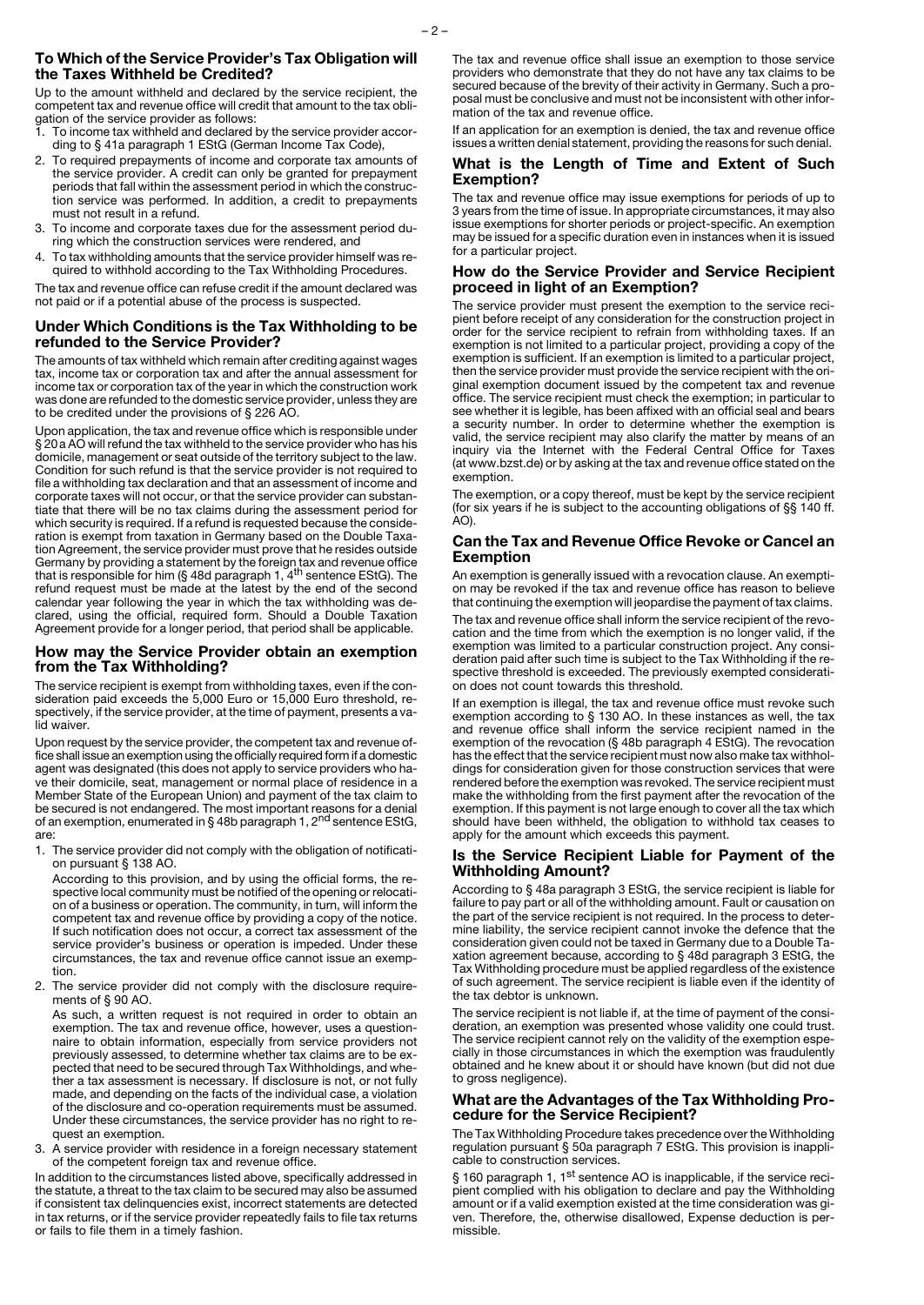If the service recipient declared and paid over even though there was no construction activity as defined in § 48 paragraph 1 EStG, §§ 48 paragraph 4 and 48b paragraph 5 EStG shall not apply; that is, expense deduction may be disallowed. In the case of labour leasing, the firm which used the temporary workers may be liable pursuant to § 42d paragraph 6 and § 8 EStG.

## **Which Tax and Revenue Office is Responsible for the Tax Withholding Procedure?**

The tax withholding for construction projects is not administered by the tax and revenue office responsible for the service recipient (employer) but by the local tax and revenue office responsible for the service provider (contractor).

- The service recipient must declare and pay the withholding amount to this tax and revenue office (§ 48a paragraph 1 EStG);
- It issues liability statements for withholding amount not, or only par-tially, paid (§ 48a paragraph 3, 4th sentence EStG);
- Upon request by the service provider, it issues exemptions, and is responsible for their revocation (§ 48b EStG);
- It credits the withholding amount to the taxes owed by the service provider (§ 48c paragraph 1 EStG);
- Upon request by service providers, it refunds withholding amounts to the service provider who has his domicile, management or seat outside of the territory to which the law applies (§ 48c paragraph 2 EStG); and
- It is responsible for auditing tax withholdings (§ 48a paragraph 4, § 50b EStG).

## **Which Local Tax and Revenue Office is Responsible for the Service Provider (contractor)?**

1. If the company that provides the services has its place of business or, if such does not exist, usual presence in Germany, so is the local tax and revenue office responsible in whose district the company has its residence or usual presence. If the company providing the services is a corporation or partnership with its headquarters or management in Germany, so is the local tax and revenue office responsible in whose district the management is located.

It is advisable to inquire with the service provider as to which tax and revenue office is responsible for it. **That information as well as information regarding the competent Payment Office is available at http:/ /www.finanzamt.de.**

| Residence, Headquaders<br>or Management                              | Responsible                                                                                           |
|----------------------------------------------------------------------|-------------------------------------------------------------------------------------------------------|
| Belgium                                                              | Tax and Revenue Office Trier                                                                          |
| Bulgaria                                                             | Tax and Revenue Office Neuwied                                                                        |
| Denmark                                                              | Tax and Revenue Office Flensburg                                                                      |
| Estonia                                                              | Tax and Revenue Office Rostock                                                                        |
| Finland                                                              | Tax and Revenue Office Bremen                                                                         |
| France                                                               | Tax and Revenue Office Offenburg                                                                      |
| United Kingdom of Great Britain<br>and North Ireland                 | Tax and Revenue Office Hannover-Nord                                                                  |
| Greece                                                               | Tax and Revenue Office Berlin Neukölln                                                                |
| Republic of Ireland                                                  | Tax and Revenue Office<br>Hamburg-Nord                                                                |
| Italy                                                                | Tax and Revenue Office München                                                                        |
| Croatia                                                              | Tax and Revenue Office Kassel-Hofgeismar                                                              |
| Latvia                                                               | Tax and Revenue Office Bremen                                                                         |
| Liechtenstein                                                        | Tax and Revenue Office Konstanz                                                                       |
| Lithuania                                                            | Tax and Revenue Office Mühlhausen                                                                     |
| Luxemburg                                                            | Tax and Revenue Office<br>Saarbrücken Am Stadtgraben                                                  |
| Macedonia                                                            | Tax and Revenue Office Berlin Neukölln                                                                |
| Netherlands                                                          | Tax and Revenue Office Kleve                                                                          |
| Norway                                                               | Tax and Revenue Office Bremen                                                                         |
| Austria                                                              | Tax and Revenue Office München                                                                        |
| Poland<br>- Letters A to G<br>- Letters H to M<br>– Letters N to Z * | Tax and Revenue Office Hameln<br>Tax and Revenue Office Oranienburg<br>Tax and Revenue Office Cottbus |
| Portugal                                                             | Tax and Revenue Office Kassel-Hofgeismar                                                              |
| Rumania                                                              | Tax and Revenue Office Chemnitz-Süd                                                                   |
| Russia                                                               | Tax and Revenue Office Magdeburg                                                                      |
| Sweden                                                               | Tax and Revenue Office<br>Hamburg-Nord                                                                |
| Switzerland                                                          | Tax and Revenue Office Konstanz                                                                       |
| Slovak Republic                                                      | Tax and Revenue Office Chemnitz-Süd                                                                   |
| Spain                                                                | Tax and Revenue Office Kassel-Hofgeismar                                                              |
| Slovenia                                                             | Tax and Revenue Office Oranienburg                                                                    |
| Czech Republic                                                       | Tax and Revenue Office Chemnitz-Süd                                                                   |
| Turkey                                                               | Tax and Revenue Office Dortmund-Unna                                                                  |
| Ukraine                                                              | Tax and Revenue Office Magdeburg                                                                      |
| Hungary                                                              | Central Tax and Revenue Office Nürnberg                                                               |
| Republic of Belarus                                                  | Tax and Revenue Office Magdeburg                                                                      |
| United States of America                                             | Tax and Revenue Office Bonn-Innenstadt                                                                |
| Other countries not listed above                                     | Tax and Revenue Office Berlin Neukölln                                                                |
| Based on the first letter of the surname or company name.            |                                                                                                       |

Construction services particularly als part of the following lines of business are subject to the Withholding Tax pursuant § 48 paragraph 1 EStG, **but only if** they further the construction, maintenance, modification, or destruction of **structures.**

## **§ 1 Baubetriebe-Verordnung** (construction company regulation)

 $(1)$  . . .

(2) Companies and divisions as defined in paragraph 1 are those in which in particular the following work is performed:

- 1. Sealing work against moisture;
- 2. Sewage ground preparation and drainage work, e.g., the draining of real estate and cultivation of land, including the clearing of drainage ditches and fascine work, the laying of drainage pipes as well as the construction of discharge and floodgate system;
- 2a. Asbestos removal work in buildings and building parts;
- 3. Drying of Construction: this is work performed on stone and brickwork to reduce moisture by using synthetic and chemical materials as well as the installation of dehumidifiers;
- 4. Concrete and ferro-concrete work including concrete protection and concrete restoration work as well as reinforcement work;
- 5. Drill work;
- 6. Well construction work;
- 7. Chemical soil reinforcement;
- 8. Insulation work (e.g., cold and heat insulation, noise insulation, sound absorption, sound improvement work) including the installation of support structures as well as technical insulation work, especially at technical installations and on land, air, and water vehicles;
- 9. Earthmoving work, like road building, land restoration and land reclamation work, dike construction, torrent and avalanche control work, construction of athletic facilities, and the erection of noise barriers and construction of curbs along streets;
- 10. Screed work, e.g., work using cement, asphalt, anhydrite, magnesite, plaster, plastics, and similar substances;
- 11. Facade construction:
- 12. Prefabrication construction: installation or assembly of prefabricated construction elements to restore, maintain, or modify existing structures; in addition, the manufacturing of prefabricated construction elements if they are, at least to a large degree, manufactured or installed by that company, or another company of the same group of companies, or within large conglomerates of companies – regardless of legal form of the company – by a company with at least one interested shareholder; not included is the manufacturing of prefabricated concrete construction elements, prefabricated wooden construction elements used for the construction of wooden prefabrication structures and insulation elements in solid, immobile, and permanent manufacturing plants; § 2 No. 12 remains unaffected;
- 13. Firing and Furnace work;
- 14. Tile and mosaic joining and laying;
- 14a.Grouting on buildings, especially grouting of brick facing and joints between prefabricated elements and brickwork as well as elastic and elastoplastic grouting of all kind;